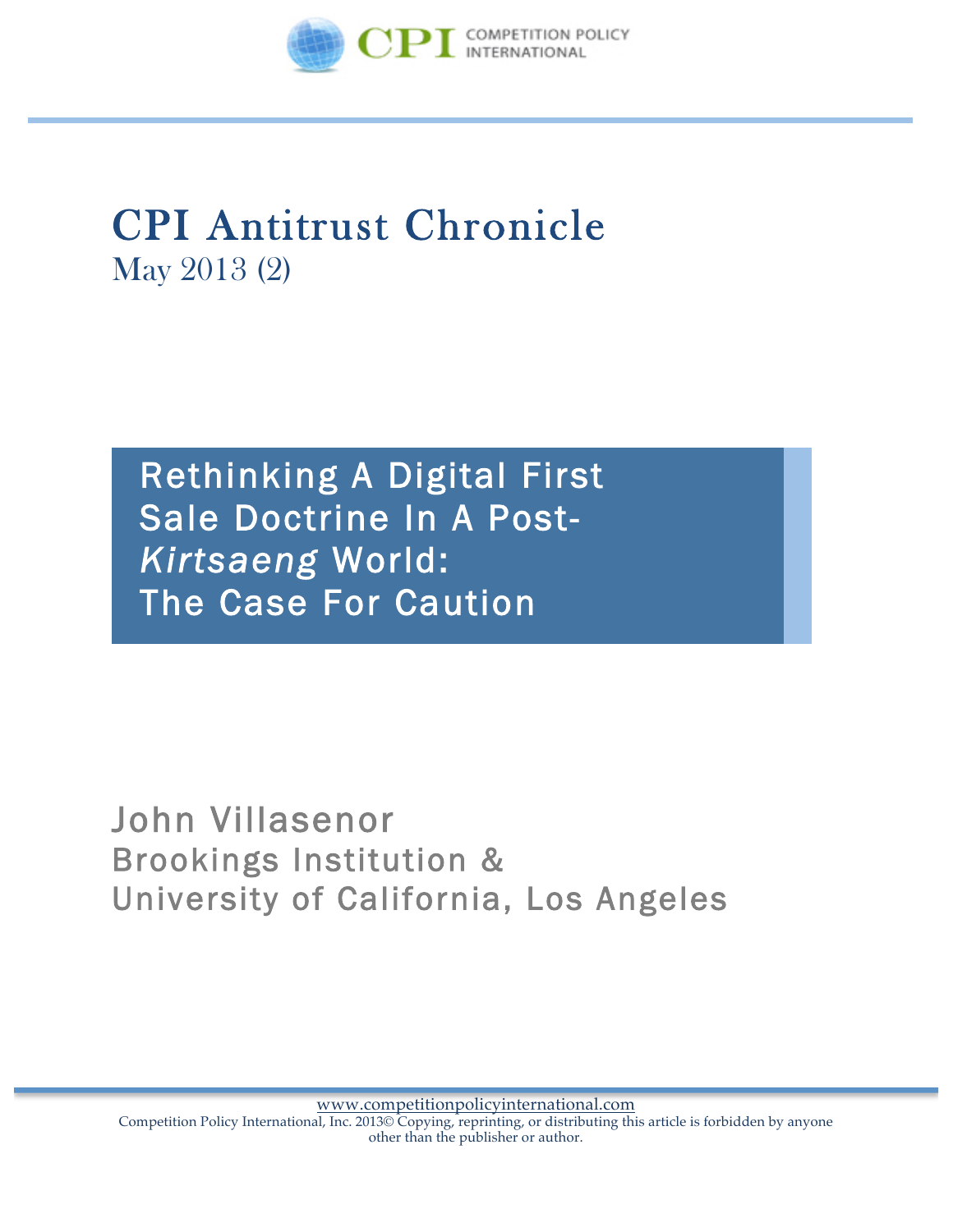# Rethinking A Digital First Sale Doctrine In A Post-*Kirtsaeng* World: The Case For Caution

# John Villasenor<sup>1</sup>

#### I. INTRODUCTION

 $\ddot{ }$ 

In 1908, the Supreme Court articulated the first sale doctrine, holding in *Bobbs-Merrill Co. v. Straus<sup>2</sup>* that a copyright owner's "right to vend" did not include the right "to control all future retail sales." The doctrine was codified in the Copyright Act of 1909<sup>3</sup> and again in §109(a) of the Copyright Act of 1976, which states:

Notwithstanding the provisions of section 106(3) the owner of a particular copy or phonorecord lawfully made under this title, or any person authorized by such owner, is entitled, without the authority of the copyright owner, to sell or otherwise dispose of the possession of that copy or phonorecord.4

§109(a) has generally been interpreted to apply to digital works only to the extent the material object containing a lawfully made copy is physically transferred pursuant to a sale or other disposition.5 For example, the owners of lawfully made movie DVDs and music CDs are free to sell them on eBay or donate them to a library. In addition, there is nothing in the language of §109(a) that would prohibit the sale of a storage device such as an iPod containing songs that were lawfully purchased (as opposed to licensed) and downloaded.

However, attempts to read §109(a) as permitting fully digital resales, in which copies of works are conveyed from sellers to buyers through electronic file transfers without the authorization of the copyright holder(s), have run into multiple challenges. First, courts have repeatedly held that §109(a) provides a defense to infringement of the distribution right in §106(3) only with respect to a *particular* copy of a work, and not for the new copy created during an electronic file transfer.6 More fundamentally, §109(a) is directed to an exception to the copyright holder's exclusive distribution right in §106(3) and not to the reproduction right in §106(1). Courts have ruled that the new digital copy of a work created on a transferee's computer in a file transfer implicates the copyright holder's reproduction right.<sup>7</sup>

 $1$  John Villasenor is a nonresident senior fellow at the Brookings Institution in Washington, D.C., and a professor of electrical engineering and public policy at the University of California, Los Angeles.

<sup>2</sup> *Bobbs-Merrill Co. v. Straus*, 210 U.S. 339, 351 (1908).

<sup>3</sup> *See* the Copyright Act of 1909, Pub. L. No. 60-349, 35 Stat. 1075 (repealed 1976). *See also* H.R. Rep. No. 2222, 60th Cong., 2d Sess., 19 (1909). 4 17 U.S.C. §109(a). In addition, 17 U.S.C. §109(c), which provides a defense to infringement of the display

right in 17 U.S.C. §106(5), is also relevant to the first sale doctrine. 5 *See*, e.g., U.S. Copyright Office, *DMCA: Section 104 Report (A Report of the Register of Copyrights Pursuant to* 

*Section 104 of the Digital Millennium Copyright Act)* (2001) ("2001 DMCA Report") 78, *at*  http://www.copyright.gov/reports/studies/dmca/dmca\_study.html; *Design Options, Inc. v. BellePointe, Inc.,* 940 F. Supp. 86, 91 (S.D.N.Y. 1996)

<sup>&</sup>lt;sup>6</sup> See, e.g., Arista Records LLC v. Greubel, 453 F. Supp. 2d 961, 968 (N.D. Tex. 2006).<br><sup>7</sup> See, e.g., ReDigi Inc., ---F. Supp. 2d ---, 2013 WL 1286134; A&M Records, Inc. v. Napster, Inc., 239 F.3d 1004, (9th Cir. 2001); *Matthew Bender & Co., Inc. v. W. Pub. Co.,* 158 F.3d 693 (2d Cir. 1998).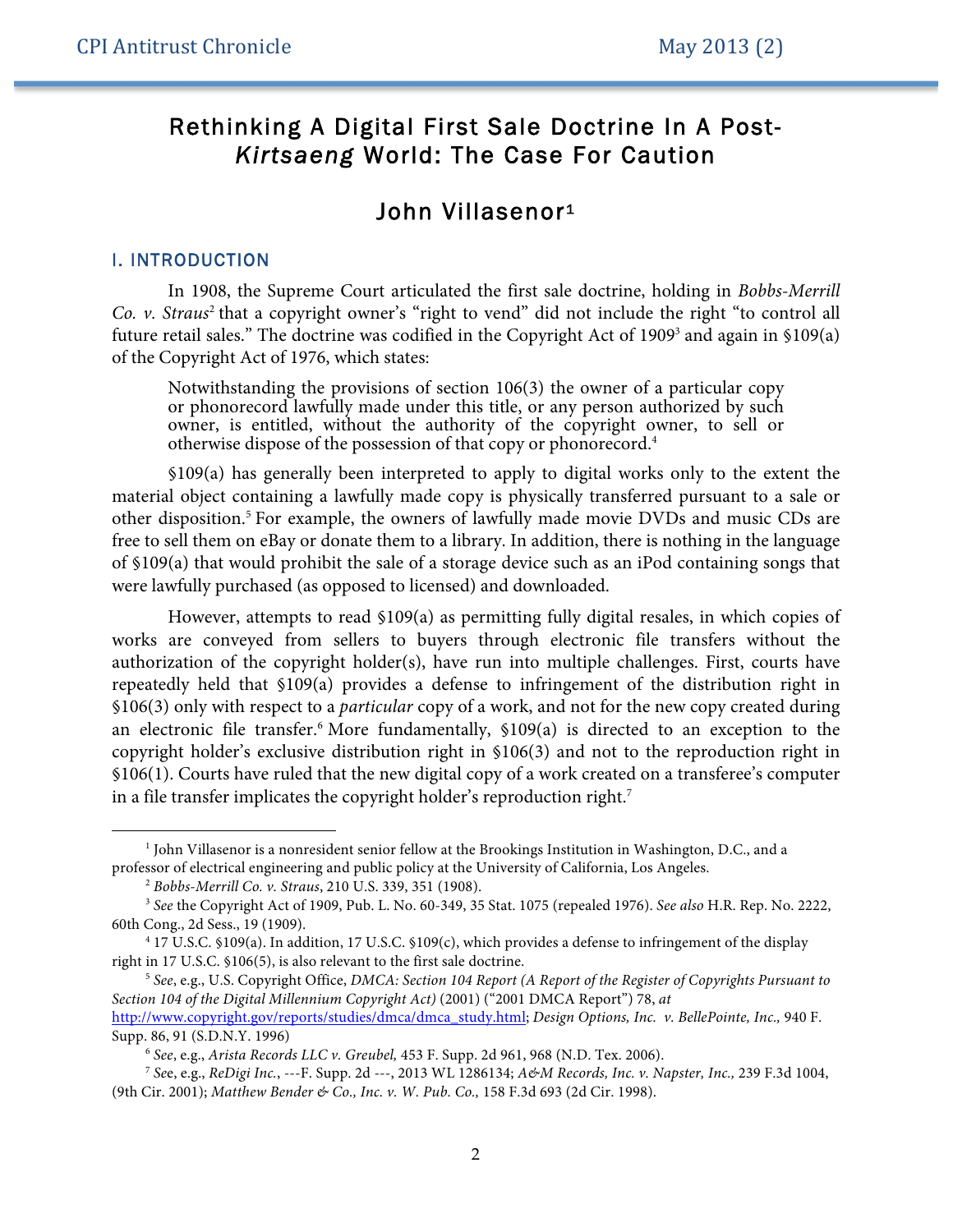In short, U.S. copyright law does not currently have a digital first sale<sup>8</sup> doctrine.<sup>9</sup> But what would happen if §109 were expanded to cover digital file transfers? And, if such a modification were made, how would the Supreme Court's March 2013 holding in *Kirtsaeng v. John Wiley & Sons10* that "lawfully made under this title" in §109(a) is not geographically limited impact global digital trade in copyrighted works?

As discussed herein, while there are some good arguments in favor of introducing a digital first sale doctrine, there are concerns as well. The combination of readily identifiable problems that could arise with an overly broad expansion of §109 and the near certainty of unintended consequences provide ample reason to proceed cautiously. To properly balance the interests of copyright holders and users, a digital first sale doctrine, if adopted, would need to be much more narrowly crafted than its counterpart in the offline world.

In particular, given the post-*Kirtsaeng* importation landscape, any digital first sale doctrine should—at least initially—permit post-sale electronic transfers only within the United States. It would also need to prohibit very short duration (e.g., a few minutes) anonymous electronic loans as well as dispositions of works in a manner enabling the creation of multiple persistent copies from a single original sale.

## II. THE 2001 U.S. COPYRIGHT OFFICE REPORT TO CONGRESS

The issues that would be raised by a digital first sale doctrine first attracted significant attention during the second half of the 1990s as internet-based distribution of copyrighted works became increasingly common. The Digital Millennium Copyright Act of 1998 contained a provision<sup>11</sup> calling for the U.S. Copyright Office to submit a report to Congress on "the relationship between existing and emergent technology and the operation of sections 109 and 117 of title 17, United States Code." The resulting report (hereafter, the "2001 DMCA Report),<sup>12</sup> which was delivered in August 2001, devoted nearly 30 pages of discussion to "the first sale doctrine in the digital world," and recommended making "no change to section 109 at this time."<sup>13</sup>

The 2001 DMCA Report noted that the "need to transport physical copies of works, which acts as a natural brake on the effect of resales on the copyright owner's market, no longer

<sup>8</sup> As used herein, the phrases "digital first sale doctrine" and "digital first sale" refer to a hypothetically expanded 17 U.S.C. §109(a) that would allow for resales absent any physical transfer of an accompanying storage medium.<br><sup>9</sup> Notwithstanding extensive jurisprudence to the contrary, various legal theories have been advanced to

support an interpretation that resales via digital file transfers are permitted under current copyright law. For example, it is sometimes argued that if the seller's copy is deleted at the moment the buyer's copy is created, there has been no reproduction, or that the distribution that accompanies a file transfer can be accomplished in a manner that is equivalent from a copyright law standpoint to the distribution that accompanies the transfer of a tangible medium containing a copyrighted work to a new owner. However, these theories have not gained a sympathetic reception in the courts. 10 *Kirtsaeng v. John Wiley & Sons, Inc.,* ---S.Ct. ---, 2013 WL 1104736 (Mar. 19., 2013).

<sup>11</sup> Digital Millennium Copyright Act of 1998, Pub. L. No. 105-304, 112 Stat. 2860, 2876, *available at* http://www.gpo.gov/fdsys/pkg/PLAW-105publ304/pdf/PLAW-105publ304.pdf.

<sup>&</sup>lt;sup>12</sup> 2001 DMCA Report.

<sup>&</sup>lt;sup>13</sup> 2001 DMCA Report, Executive Summary Section, p. xx.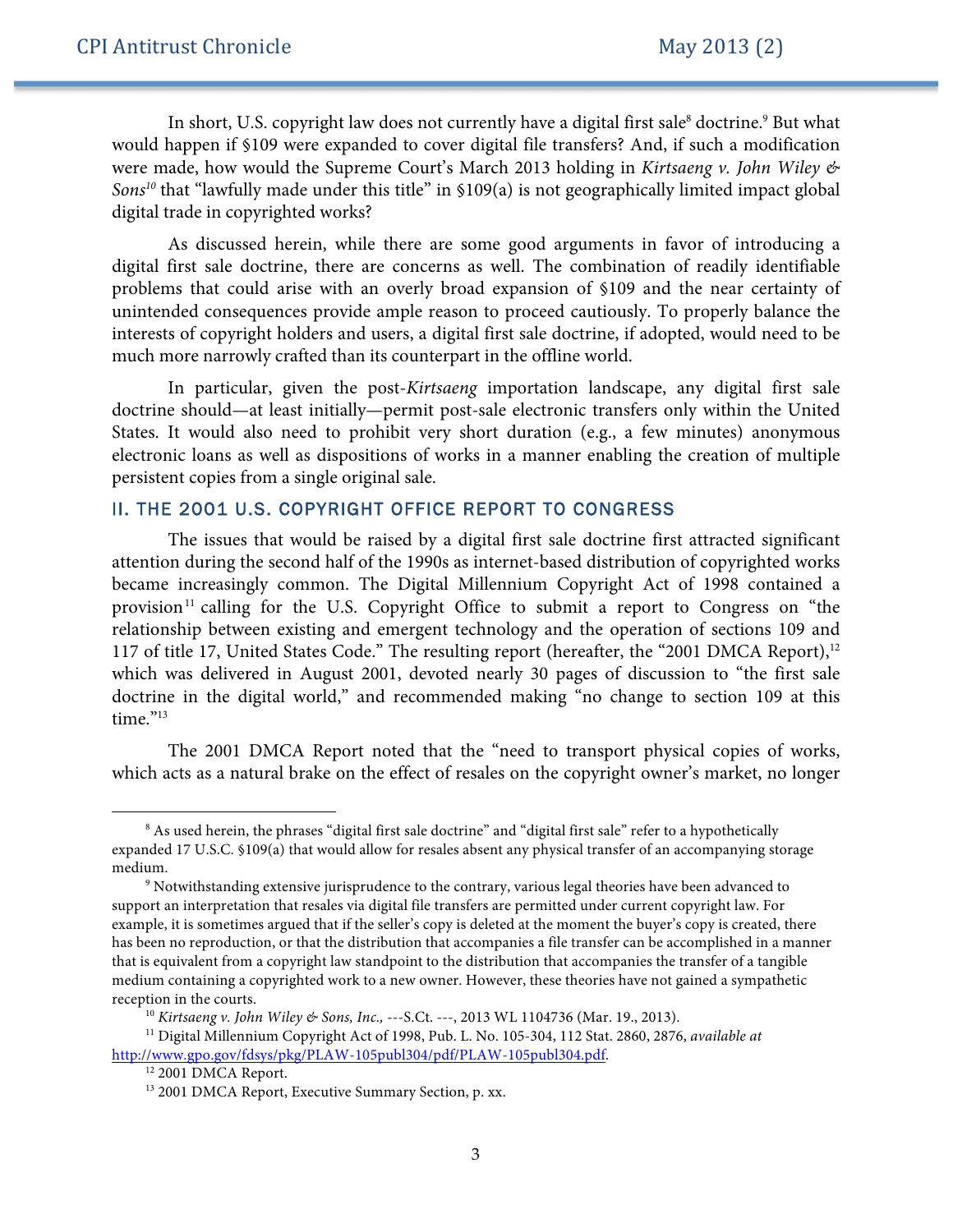exists in the realm of digital transmissions,"<sup>14</sup> and that the ability of "used" digital "copies to compete for market share with new copies is thus far greater in the digital world."<sup>15</sup> "Removing . . . the legal limitations on retransmission of works," it continued, "coupled with the lack of inherent technological limitations on rapid duplication and dissemination, will make it too easy for unauthorized copies to be made and distributed, seriously harming the market for those works."16

Much of the 2001 DMCA Report's opposition to a digital first-sale doctrine arose from the legitimate concern that people might resell copies of digital works while also retaining them. In 2001, the technology to ensure removal of the seller's copy of a work at the time of file transfer was not considered by the Copyright Office to be viable:

Relying on a "forward-and-delete" technology is not workable either. At present such technology does not appear to be available. Even assuming that it is developed in the future, the technology would have to be robust, persistent, and fairly easy to use. As such, it would likely be expensive—an expense that would have to be borne by the copyright owner or passed on to the consumer.<sup>17</sup>

"In the final analysis," the Copyright Office concluded, "the concerns about expanding first sale . . . outweigh the pro-competitive gains that might be realized from the creation of a digital first sale doctrine."18

The 2001 DMCA Report remains the most extensive analysis to date presented by the Copyright Office. The current Register of Copyrights, Maria Pallante, briefly addressed digital first sale in an article titled *The Next Great Copyright Act* released in association with a March 2013 lecture at Columbia University.<sup>19</sup> However, other than citing the 2001 DMCA Report and noting that "[m]ore than a decade later, the doctrine of first sale may be difficult to rationalize in the digital context,"<sup>20</sup> she did not articulate any new Copyright Office positions on this issue.<sup>21</sup>

# III. THE TECHNOLOGY LANDSCAPE TODAY

To put it mildly, the technology landscape for managing and accessing digital content has changed dramatically since 2001. Continued improvements in communications systems have led to an enormous growth in cloud-based solutions for storing digital media files. A consumer today can choose to stream music from a large library of lawfully purchased songs stored

 $\ddot{ }$ 

http://judiciary.house.gov/hearings/113th/03202013/Pallante%20032013.pdf.

<sup>14</sup> 2001 DMCA Report, at 82-83.

<sup>&</sup>lt;sup>15</sup> *Id.* (internal citation omitted).

<sup>&</sup>lt;sup>16</sup> *Id.* at 84 (internal citation omitted).

<sup>17</sup> *Id*. at 98.

<sup>18</sup> *Id*. at 100.

<sup>19</sup> Maria A. Pallante, *The Next Great Copyright Act*, The Twenty-Sixth Annual Horace S. Manges Lecture at Columbia Law School (Mar. 4, 2013), *available at* http://www.copyright.gov/docs/next\_great\_copyright\_act.pdf. *See* 37 COLUM. J. L. & ARTS (forthcoming Spring 2013).

<sup>20</sup> *Id.* at 18.

 $21$  Ms. Pallante also briefly mentioned digital first sale in March 20, 2013 congressional testimony, but did not recommend any specific legislative steps to address it. U.S. Copyright Office, *The Register's Call for Updates to U.S. Copyright Law* (Mar. 20, 2013), *available at*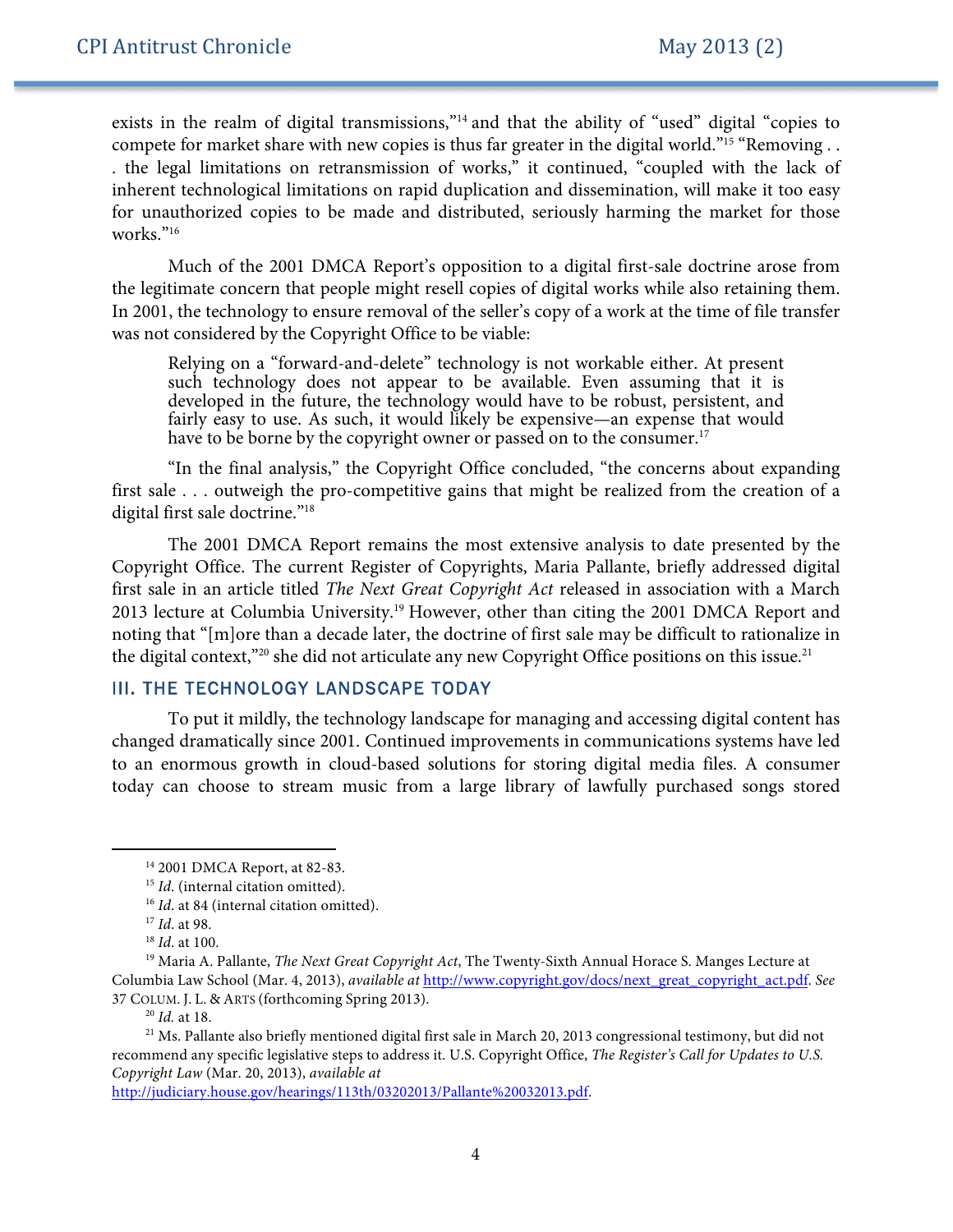remotely in the cloud, offering a very viable and increasingly common alternative to the permanent local storage approaches that were dominant a decade ago.

In addition, methods to ensure that a seller loses access to a file after its transfer to a buyer are now receiving significant commercial attention. In January 2013, Amazon was issued a patent describing "an electronic marketplace facilitating a secondary market for digital objects"<sup>22</sup> that discloses a system that uses deletion to avoid duplicating "digital objects" as part of a transfer. An Apple patent application published in March 2013 describes techniques allowing "access to a digital content item (such as an ebook, music, movie, software application) to be transferred from one user to another. The transferor is prevented from accessing the digital content item after the transfer occurs."23

ReDigi, a startup company that launched an online digital marketplace in October 2011 enabling users to resell lawfully acquired digital music files, has also developed file deletion technologies. In addition to hosting a website to facilitate the resales, ReDigi provided a downloadable "Media Manager" designed to ensure that users did not retain copies of songs they had sold. After Capitol Records filed a copyright infringement complaint<sup>24</sup> against ReDigi in the Southern District of New York, Judge Richard J. Sullivan ruled that the creation of copy of a work through ReDigi's service "infringes Capitol's exclusive right of reproduction" as well as its "exclusive right of distribution."25

Notably, the ruling did not cite any failure of ReDigi's solutions to ensure that a seller's copy is not retained upon a sale as the basis for infringement. Instead, ReDigi was found to infringe for the simple reason that creation of a copy of a file on a buyer's computer (or cloudbased locker) falls outside the scope of §109(a). As Judge Sullivan wrote in the conclusion to his decision, "[t]he Court cannot of its own accord condone the wholesale application of the first sale defense to the digital sphere, particularly when Congress itself has declined to take that step."

As the *ReDigi* decision makes clear, introducing a potentially effective method to ensure proper deletion of (or removal of access to) a file upon its transfer is not sufficient to bring the resulting system into compliance with current copyright law. However, the perceived unfeasibility of such technologies back in 2001 was cited by the Copyright Office as a principal reason not to expand §109(a) to encompass digital resales. That argument is less applicable today. As Amazon, Apple, and ReDigi have shown, the "automatic deletion by technological means" that the Copyright Office characterized as "unworkable"26 in 2001 appears much more

<sup>22</sup> E. Ringewald, *Secondary Market for Digital Objects*, U.S. Patent No. 8,364,595, Col. 2, ll. 9-10 (issued Jan. 29, 2013) *available at* http://www.google.com/patents/US8364595. 23 E. Block, et al., *Managing Access to Digital Content Items*, U.S. Patent Application No. 13/531,280,

Publication No. 20130060616, Abstract (published Mar, 7, 2013), *available at*  http://www.google.com/patents/US20130060616. .

<sup>24</sup> *See Capitol Records, LLC v. ReDigi Inc.,* No. 12 Civ. 95(RJS) (S.D.N.Y. Jan. 6, 2012) (Complaint), *available at* http://ia700800.us.archive.org/30/items/gov.uscourts.nysd.390216/gov.uscourts.nysd.390216.1.0.pdf.

<sup>25</sup> *ReDigi Inc.*, ---F. Supp. 2d ---, 2013 WL 1286134, at \*6-7. 26 2001 DMCA Report, at 97.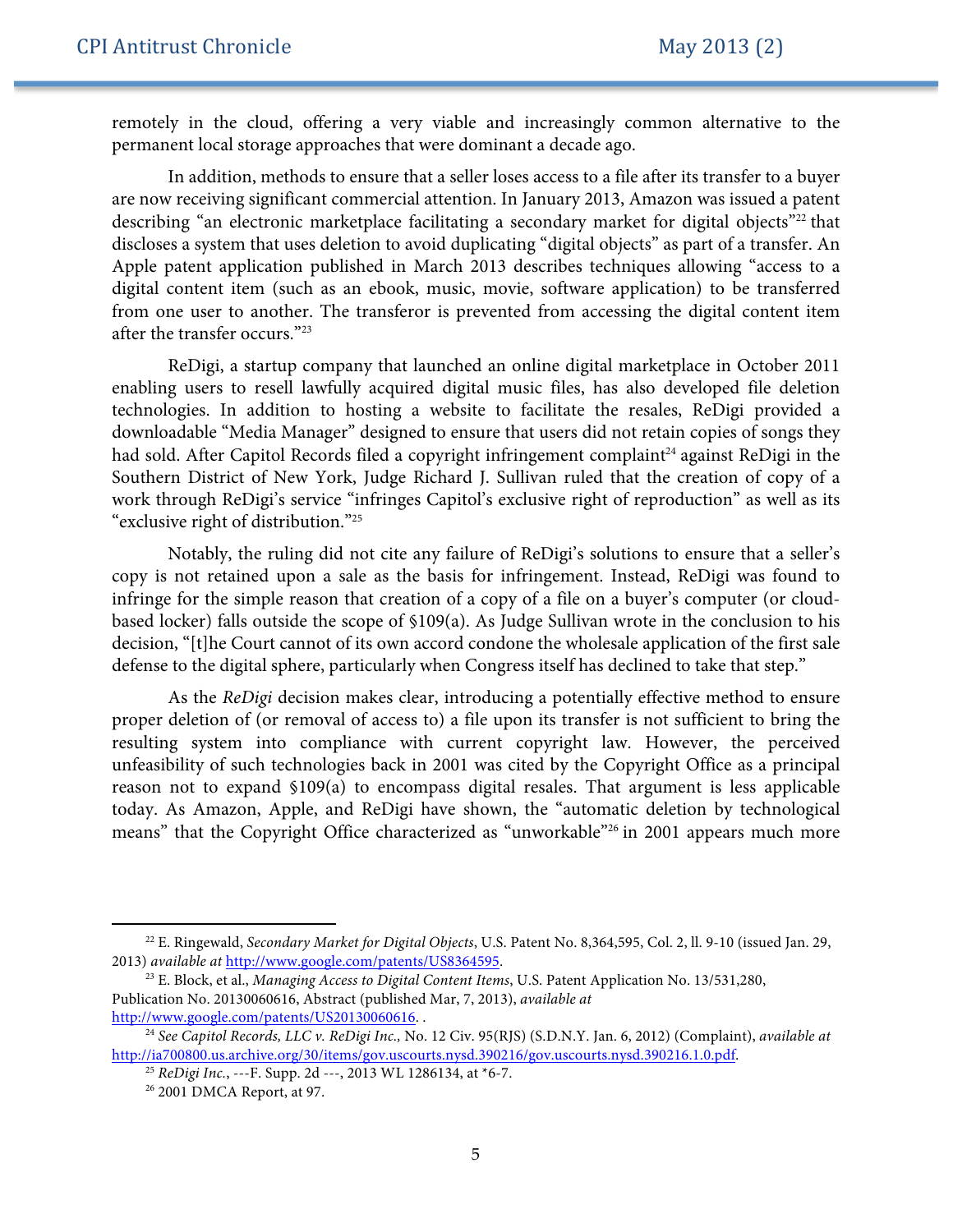feasible in 2013. <sup>27</sup> And, despite the expectation to the contrary expressed by the Copyright Office in 2001, there is no indication that these solutions will be prohibitively expensive.

# IV. MARKET BENEFITS OF DIGITAL RESALES

The pro-competitive advantages of avoiding restrictions on alienation have long been recognized. The *Kirtsaeng* Court cited Lord Coke's early 1600's observations of the harms to "Trade and Traffi[c], and bargaining and contracting" that could accompany transfers of ownership interests encumbered by alienation constraints.28 In American jurisprudence the first sale doctrine and antitrust policy have been closely intertwined since the early twentieth century.29 As Hovenkamp succinctly puts it, "if the first sale doctrine does not find its purpose in either competition policy or innovation policy, then it is difficult to find any value for it other than precedent."30

Assuming that digital resales could be conducted in a manner ensuring that a single digital sale by a retailer doesn't turn into multiple digital copies in the secondary market, would a digital first sale doctrine be beneficial to the market? Arguments against expanding §109 almost always invoke the historical tie between the first sale doctrine and the circulation of tangible copies of a work. This tie is undeniable, but it is not necessarily inherent to the pro-competitive goals of the doctrine.

To conclude that the first sale doctrine's foundations in common law opposition to restraints on alienation of material property must limit the scope of the doctrine in the future is to confuse cause with consequence. Until relatively recently, conveying a copy of a work pursuant to a sale or other disposition generally required conveying the material object in which it was embodied. Today, that is no longer the case. The traditional view is a reflection of distribution mechanisms that were—but no longer are—technologically limited to tangible copies. Viewed more broadly, the first sale doctrine and its common law antecedents have been beneficial because restrictions on downstream transactions can impede markets. Technologydriven changes in markets do not render the economic principles underlying the doctrine obsolete.

In 1996, then-Register of Copyrights Marybeth Peters wrote, "[t]he first sale doctrine was developed to avoid restraints on the alienation of physical property, and to prevent publishers

<sup>&</sup>lt;sup>27</sup> Of course, no method designed to prevent a seller or other transferor of a file from retaining improper access to the file will be perfect. However, neither are the widely used digital rights management and other copy protection approaches that aim to prevent other unauthorized uses of digital content. To be commercially viable, these technologies need to be good enough so that they can be deployed and generally used effectively despite their imperfections; they do not need to be perfect.

<sup>28</sup> *Kirtsaeng,* ---S.Ct. ---, 2013 WL 1104736, at \*14

<sup>29</sup> *See*, e.g., Hovenkamp, noting, "The effective merger of the first sale rule and antitrust policy occurred in two decisions issued on the same day in April 1917." (referring to *Straus v. Victor Talking Mach. Co.*, 243 U.S. 490 (1917); *Motion Picture Patents Co. v. Universal Film Mfg. Co.*, 243 U.S. 502 (1917). Herbert J. Hovenkamp, *Post-Sale Restraints and Competitive Harm: The First Sale Doctrine in Perspective*, 66 N.Y.U. ANN. SURV. AM. L. 487, 508 (2011), *available at* 

<sup>.</sup>http://www.law.nyu.edu/ecm\_dlv2/groups/public/@nyu\_law\_website\_\_journals\_annual\_survey\_of\_american\_law /documents/documents/ecm\_pro\_068798.pdf.

<sup>30</sup> *Id*., at 504.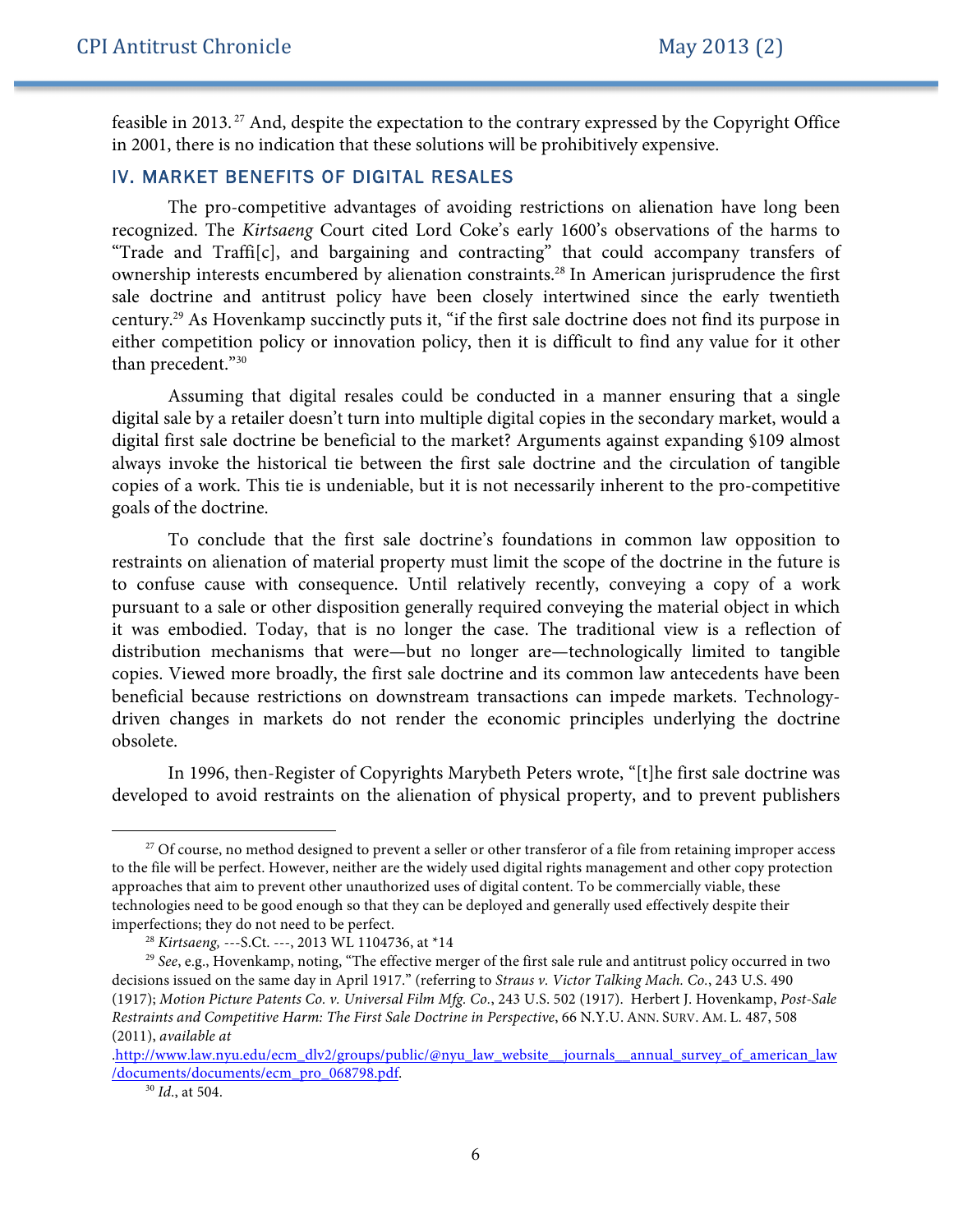$\ddot{ }$ 

from controlling not only initial sales of books, but the after-market for resales. These concerns do not apply to transmissions of works on the [internet]."31 A reasonable rebuttal to this statement is, why not? If control by publishers and other copyright holders of resales is undesirable, why is it less so when the content is delivered digitally? Or, going further, if healthy aftermarkets are pro-competitive, why should copyright holders have the right to eliminate them altogether in the digital world?32

## V. AVOIDING THE SHORT DURATION LOAN PROBLEM

Given the technology advances over the last decade, and the well-recognized competitive advantages of a strong downstream market, it is tempting to conclude that the time has arrived to adopt a digital first sale doctrine. However, that would be premature without fully considering and addressing the loopholes that might get created, some of which have no direct analogs in the offline world. In particular, a fair treatment of the digital first sale question requires acknowledging the existence of some problematic post-sale transactions that might arise under an overly broad digital first sale doctrine. In some scenarios, these transactions could potentially decimate the market opportunities for creators and providers of digital content.

One of the most vexing challenges relates to very short-duration loans of digital works,<sup>33</sup> potentially facilitated by a hypothetical website that would match listeners and owners whose copies of requested songs were sitting unused on hard drives dispersed throughout the country (or, post-*Kirtsaeng*, the world). Consider a group of one million music fans, each of whom wishes to listen to a certain 3-minute song exactly once a week at a randomly chosen day and time. How many copies of the work would need to be available in the pool of lenders to ensure that multiple simultaneous requests could be satisfied? In the strictest mathematical sense, to account for the infinitesimal chance that all million people might choose to listen to the song at the same time, one million copies would be needed. But the statistical odds of that occurring are so low as to be effectively zero. In practice, the overwhelming majority of loan requests could be handled with access to an inventory of only a few hundred copies of the song.

If this approach were carried to its maximally efficient extreme, a recording artist could only sell a number of copies of a song equal to the maximum number of people listening to it at any one time. This could dramatically reduce the market for digital<sup>34</sup> music sales. To avoid this issue, a digital first sale doctrine would need to be structured to ensure that very short-term (e.g., a few minutes), anonymous digital loans are not within the scope of permitted dispositions of copies of works.

<sup>&</sup>lt;sup>31</sup> Marybeth Peters, The National Information Infrastructure: A Copyright Office Perspective, 20 COLUM. V.L.A. J. L & ARTS 341, 355-356 (1996), as quoted in 2001 DMCA Report, at 88 n.290.

 $32$  The arguments in favor of a digital first sale doctrine are not limited to the resulting potential market benefits. Libraries, for example, have frequently voiced concerns about the challenges in lending electronic books that are encountered under current copyright law. *See*, e.g., John Palfrey, *Why We Miss the First Sale Doctrine in Digital Libraries*, THE DIGITAL SHIFT, Mar. 8, 2013, http://www.thedigitalshift.com/2013/03/copyright/why-we-missthe-first-sale-doctrine-in-digital-libraries/.

<sup>33</sup> The 2001 DMCA Report discussed this general scenario, though without any numerical examples. *See* 2001 DMCA Report, at 83.

<sup>&</sup>lt;sup>34</sup> "digital" here refers to digitally delivered, and not to digital music sold in tangible form such as a CD.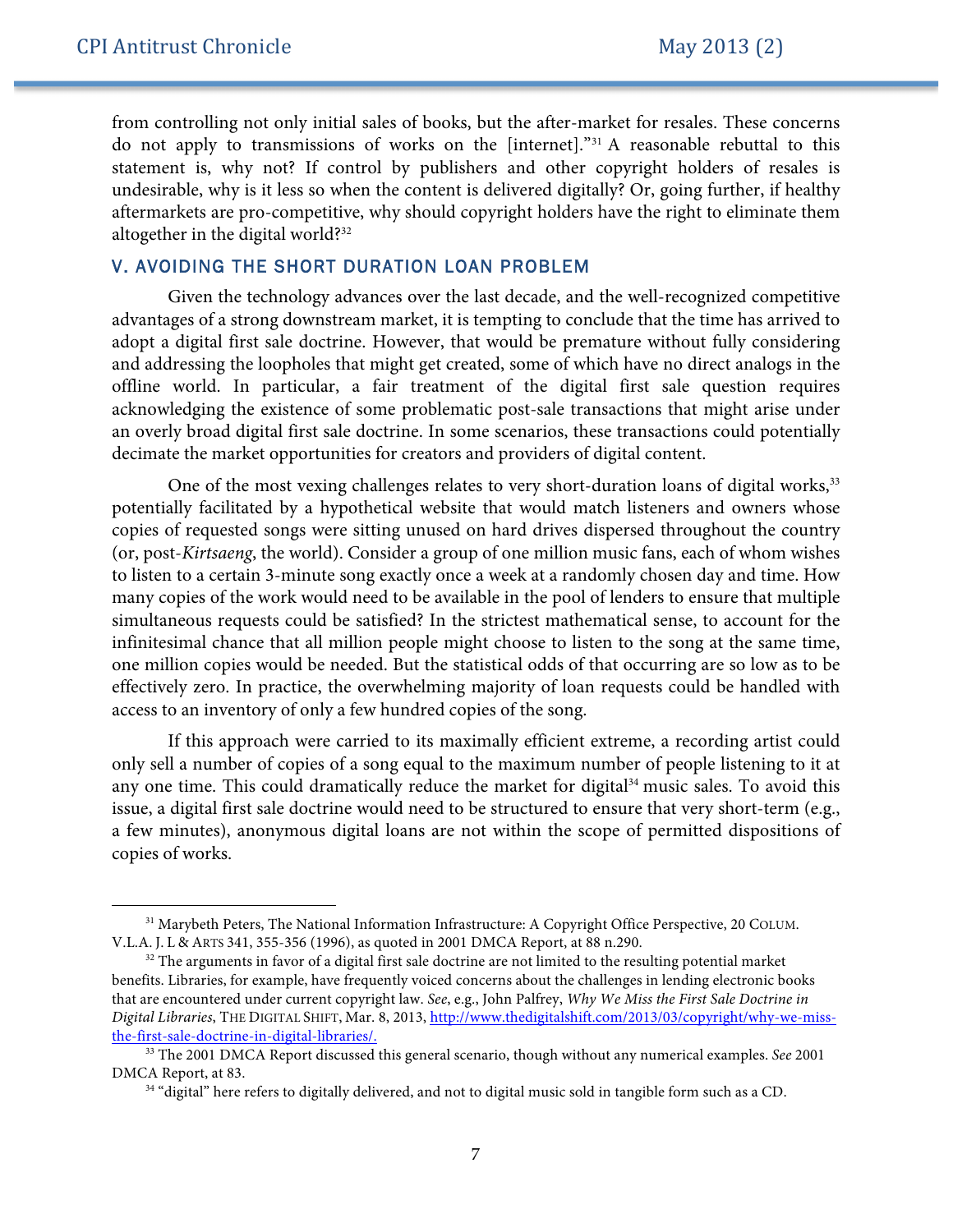It is also worth noting that there are services such as Spotify that provide on-demand music access today without raising these sorts of concerns. From the standpoint of a music fan, the listening experience at Spotify can be essentially the same as that envisioned in the hypothetical scenario provided above. But from the copyright holder's standpoint, providing music through Spotify is dramatically better, since it allows compensation to be provided to holders of music copyrights in accordance with performance royalty rates that can be negotiated with specific consideration of audience levels.

## VI. LICENSING: THE END OF DIGITAL SALES?

The protections afforded by the first sale doctrine are available to owners of a lawfully made copy of a work, but not to licensees.<sup>35</sup> This distinction is particularly important given the rapid growth in license-based models for digital content distribution, and can involve complex questions related to the tensions between copyright and contract law.36

In *Vernor v. Autodesk, Inc.*<sup>37</sup> the Ninth Circuit considered the status of software offered "to customers pursuant to an accompanying software license agreement ('SLA'), which customers must accept before installing the software."38 Vernor contended that the "economic realities" of the transaction turned it into a sale.<sup>39</sup> In a 2010 decision, the court held "that a software user is a licensee rather than an owner of a copy where the copyright owner: (1) specifies that the user is granted a license; (2) significantly restricts the user's ability to transfer the software; and (3) imposes notable use restrictions."40

The license vs. sale distinction does not always turn on a seller's (or licensor's) characterization of the nature of a transaction.<sup>41</sup> Several months after *Vernor*, the Ninth Circuit issued a decision in *UMG Recordings, Inc. v. Augusto*,<sup>42</sup> which involved promotional CDs shipped bearing a statement "[a]cceptance of this CD shall constitute an agreement to comply with the terms of the license. Resale or transfer of possession is not allowed and may be punishable under

<sup>35</sup> *See* 17 U.S.C. §109(d): "The privileges prescribed by subsections (a) and (c) do not, unless authorized by the copyright owner, extend to any person who has acquired possession of the copy or phonorecord from the copyright owner, by rental, lease, loan, or otherwise, without acquiring ownership of it." In addition, in 1998 the Supreme Court explicitly noted that 17 U.S.C. §109(a) does not apply to licensees: "[B]ecause the protection afforded by §109(a) is available only to the 'owner' of a lawfully made copy (or someone authorized by the owner), the first sale doctrine would not provide a defense to a §602(a) action against any nonowner such as a bailee, a licensee, a consignee, or one whose possession of the copy was unlawful." *Quality King Distributors, Inc. v. L'anza Research Int'l, Inc*., 523 U.S. 135, 146–47 (1998).

<sup>36</sup> *Se*e, e.g., Mark A. Lemley, *Beyond Preemption: The Law and Policy of Intellectual Property Licensing,* 87 CAL. L. REV. 111 (1999); Daniel E. Wanat, *Copyright Law, Contract Law, and Preemption Under § 301(a) of the Copyright Act of 1976: A Study in Judicial Labeling or Mislabeling and a Proposed Alternative,* 31 VT. L. REV. 707 (2007).

<sup>37</sup> Vernor v. Autodesk, Inc., 621 F.3d 1102 (9th Cir. 2010), cert. denied, 132 S.Ct. 105. (2011).

<sup>38</sup> *Id*. at 1104.

<sup>39</sup> *Id*. at 1114.

<sup>40</sup> *Id*. at 1111.

<sup>41</sup> *See*, e.g., *UMG Recordings, Inc. v. Augusto*, 628 F.3d 1175 (9th Cir. 2011), in which the Ninth Circuit found no "indication that the recipients agreed to a license" and held that "UMG's distribution of the promotional CDs under the circumstances effected a sale (transfer of title) of the CDs to the recipients. Further sale of those copies was therefore permissible without UMG's authorization." *Id.* at 1182-1183.

<sup>42</sup> *Id.* at 1175.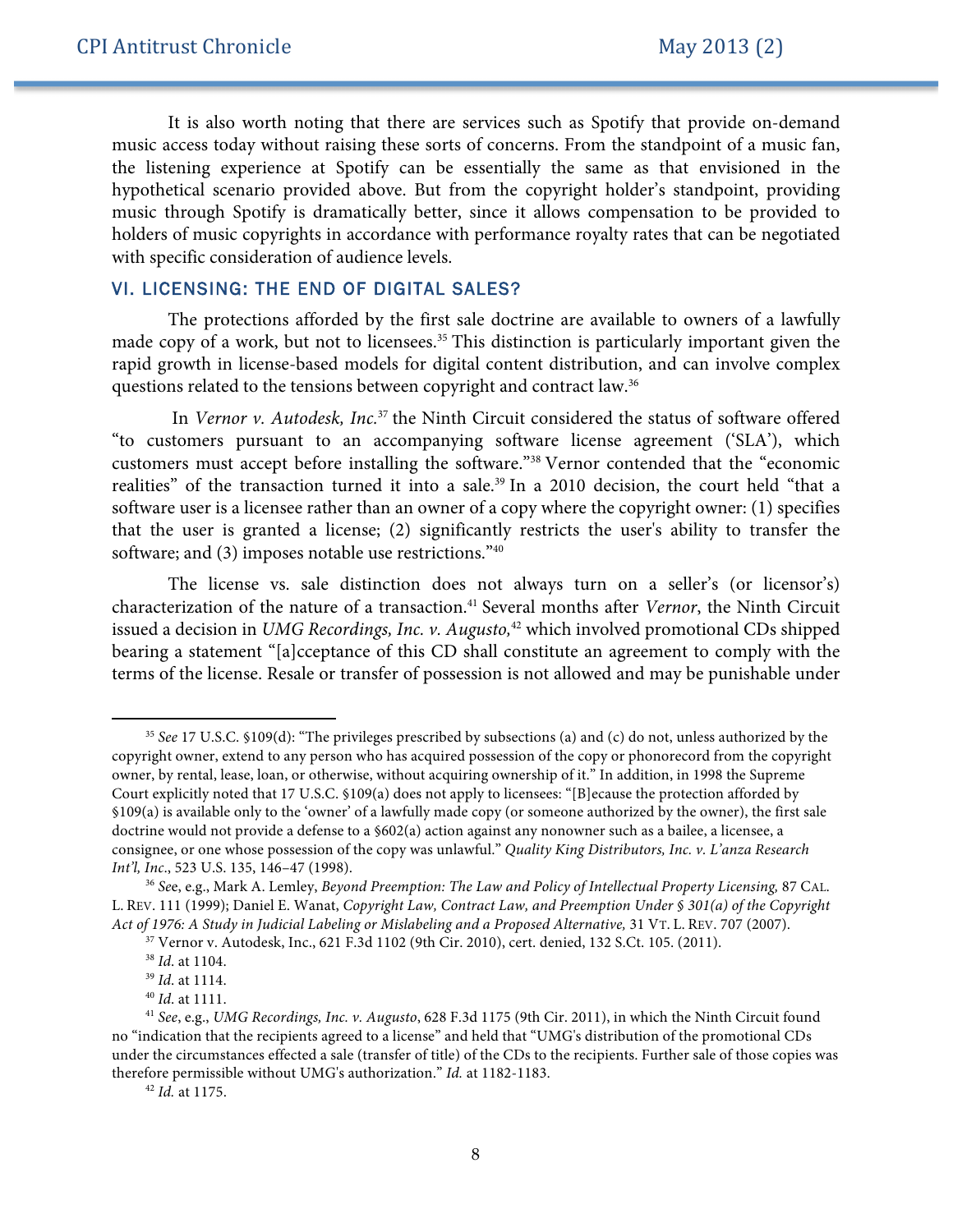federal and state laws."43 Since there was no "indication that the recipients agreed to a license," the court found "no evidence to support a conclusion that licenses were established under the terms of the promotional statement."<sup>44</sup> Thus, the court concluded, "UMG's distribution of the promotional CDs under the circumstances effected a sale (transfer of title) of the CDs to the recipients. Further sale of those copies was therefore permissible without UMG's authorization."45

Electronically delivered books, music, and movies are often provided through licenses with terms analogous to the three conditions identified by the court in *Vernor*. <sup>46</sup> In addition, consumers are typically required to agree to the terms of those licenses prior to receiving the works, avoiding the problem that led the court to find against UMG in *UMG Recordings*. While *Vernor* and *UMG Recordings* are binding only in the Ninth Circuit, the underlying logic they suggest will likely be applied in other circuits as well: A consumer who agrees to the terms of a properly constructed license that does not transfer title to a copy of a work cannot reasonably later recast the transaction as a "first sale." That said, digital content providers have an ethical and perhaps legal—obligation to provide more clarity to consumers regarding the conditions attached to digitally delivered content.

Through licenses, copyright holders can exert exactly the types of downstream control over copyrighted works that the first sale doctrine aims to avoid. Licensors of copyrighted works such as music "purchased" and downloaded over the internet can (and as things currently stand, usually do) choose to prohibit resales altogether. In addition, since resales involving electronic transfers of digital works can only be lawfully conducted under current copyright law if the relevant copyright holders provide consent, that consent is more likely to be accompanied by restrictions that do an end run around traditional exhaustion frameworks. Apple's recently published patent application is illustrative in this respect, because it describes mechanisms enabling copyright holders to share in the proceeds from digital resales.

Despite the significant policy concerns raised by the above scenarios, it would not generally be appropriate to attempt to legislatively reclassify certain classes of licenses as sales conveying title to a copy of a work. The restrictions imposed on consenting digital content licensees regarding resales and other transfers are typically well within the bounds of reasonableness in the context of contract law. And they pose no conflict with a copyright law that has long provided owners of lawfully made copies of works with privileges that are not extended to licensees.

<sup>43</sup> *Id*. at 1182.

<sup>44</sup> *Id*.

<sup>45</sup> *Id*. at 1183.

<sup>46</sup> These licenses can nonetheless be challenged as being sales. In *Capitol Records v. ReDigi*, ReDigi argued that the iTunes terms of sale, in contrast with the terms of use for Amazon's online music store, provide for a transfer of title that allows iTunes customers to resell their songs. *Capitol Records, LLC v. ReDigi Inc.,* No. 12 Civ. 95(RJS) (S.D.N.Y. Jan. 27, 2012) (ReDigi Opp'n to Prelim. Inj.), *available at* 

http://beckermanlegal.com/Lawyer\_Copyright\_Internet\_Law/capitol\_redigi\_120127MemorandumOfLawOpposing PreliminaryInjunction.pdf. The court's March 30, 2013 ruling (*Capitol Records, LLC v. ReDigi Inc.*, ---F. Supp. 2d ---, 2013 WL 1286134 (S.D.N.Y. Mar. 30, 2013)), however, found infringement without needing to address the merits of ReDigi's interpretation of the ITunes terms of sale.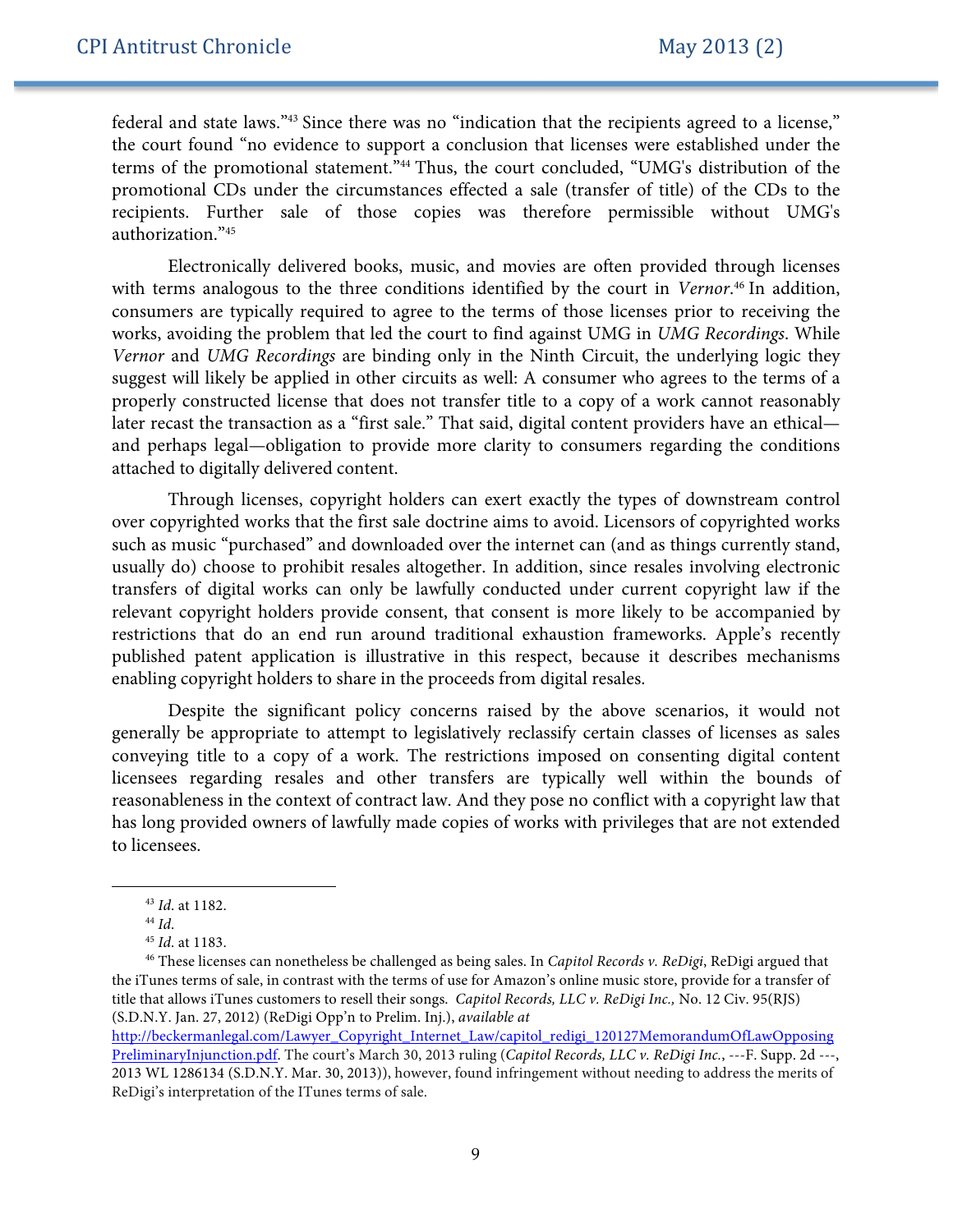The best way to reduce the prevalence of licenses that leave too little control in the hands of consumers is through market competition. If consumers display a reluctance to accept license terms they consider overly restrictive, market pressure should lead content providers to provide license terms allowing consumers to at least partially replicate the uses available to owners of tangible copies of works.

# VII. ADDING KIRSTAENG TO THE MIX

*Kirtsaeng v. John Wiley & Sons. Inc.* considered the relationship between the first sale doctrine in  $$109(a)$  and  $$602(a)$ , which generally<sup>47</sup> prohibits the importation into the United States, "without the authority of the owner of copyright," of copies of a work "acquired outside the United States." The tension between these two provisions was tested by Supap Kirtsaeng, who built an arbitrage business around importing textbooks that had been lawfully made and purchased in Asia and then reselling them at a profit in the United States. Publisher John Wiley & Sons filed suit in 2008, and a federal district court found that Kirtsaeng's actions infringed Wiley's copyrights. After the Second Circuit affirmed, the Supreme Court granted *certiorari*.

The key phrase in dispute was "lawfully made under this title" in §109(a). Wiley argued in favor of a geographical limitation, while Kirtsaeng argued that the phrase referred to items made " 'in accordance with' or 'in compliance with' the Copyright Act," without regard to geography.<sup>48</sup> In a March 2013 decision, the Court sided with Kirtsaeng, concluding "the considerations supporting Kirtsaeng's nongeographical interpretation of the words 'lawfully made under this title' are the more persuasive."49 The first sale doctrine, held the Court, "applies to copies of a copyrighted work lawfully made abroad."50

*Kirtsaeng* will clearly make it more difficult to implement geographically based price differentiation—a consequence that the Court did not find problematic: "[T]he Constitution's language nowhere suggests that its limited exclusive right should include a right to divide markets or a concomitant right to charge different purchasers different prices for the same book, say to increase or to maximize gain."<sup>51</sup>

With respect to digitally delivered works, *Kirtsaeng* will give copyright holders a further incentive to accelerate the shift from physical distribution, where their power to divide markets has now been weakened, to digital distribution, where that power remains unaltered. But what would happen in light of *Kirtsaeng* if a digital first sale doctrine were adopted? One tempting answer, given the increasing dominance of licensing-based distribution models, is: not much. After all, when there is no "first sale," the first sale doctrine, despite the expanded defense to infringement it provides under *Kirtsaeng*, does not apply.

However, *Kirtsaeng* elevates the importance of jurisdictional variations in the treatment of licensed works, creating new potential ambiguities regarding the license/sale distinction. In July 2012, the Court of Justice of the European Union ruled in *UsedSoft GmbH v. Oracle* 

 $47$  Subject to some exceptions provided in 17 U.S.C.  $602(a)(3)$ 

<sup>48</sup> *Kirtsaeng,* ---S.Ct. ---, 2013 WL 1104736, at \*8.

<sup>49</sup> *Id*. at \*23.

<sup>50</sup> *Id*. at \*5.

<sup>51</sup> *Id*. at \*22.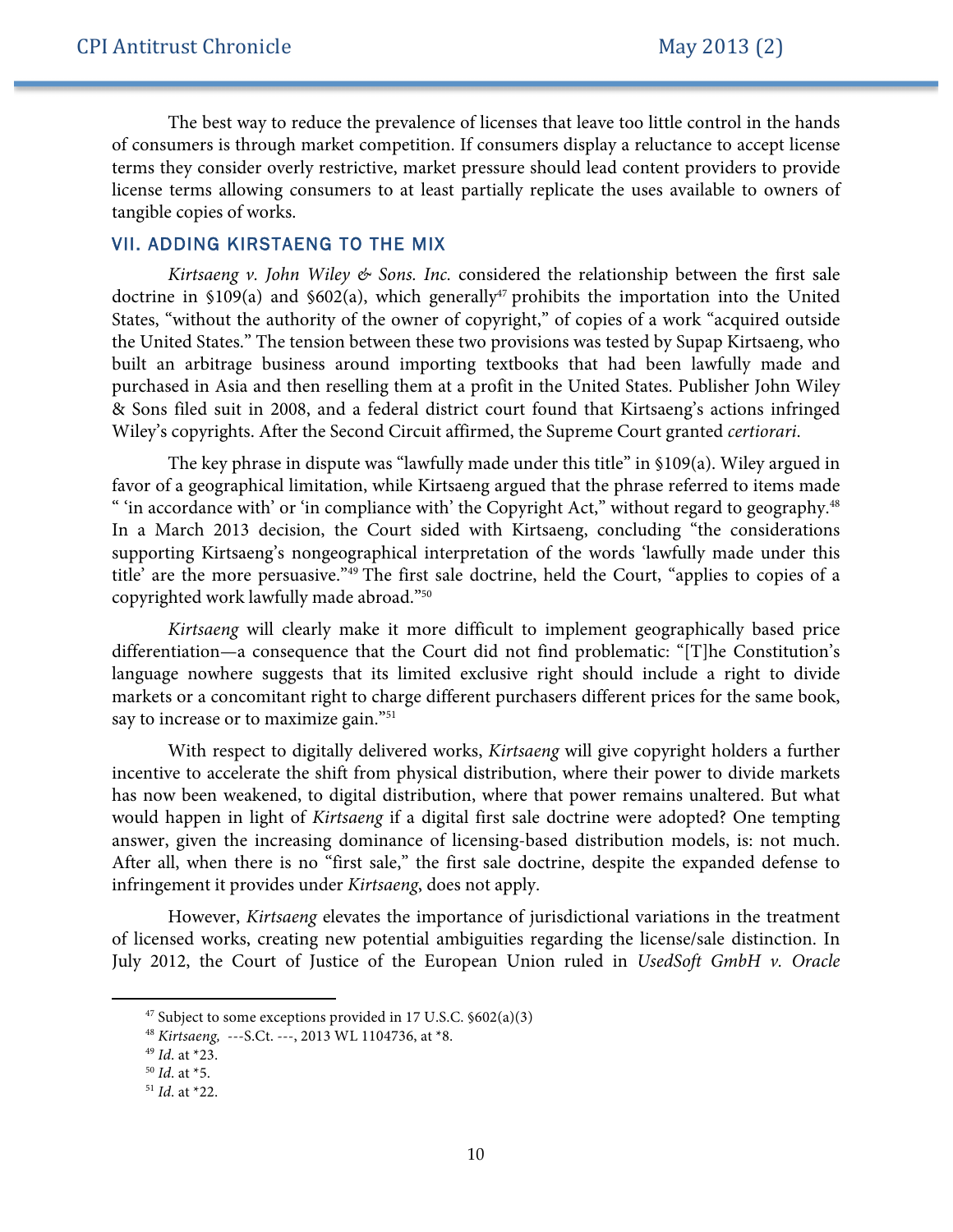*International Corp.* that a software licensee holding a perpetual license could resell the license, despite terms in the license prohibiting a transfer. Because the initial "transaction involve[d] a transfer of the right of ownership of the copy,"52 the court ruled that the copyright holder's exclusive distribution right under article 4.2 of Directive 2009/24/EC was exhausted.<sup>53</sup> When reselling the license, to avoid infringing the copyright holder's exclusive reproduction right, the reseller was required to "make the copy downloaded onto his own computer unusable at the time of resale."54

Although the facts are not completely analogous, the European *UsedSoft* decision provides an interesting counterpoint to the Ninth Circuit's *Vernor* decision. If licensees in Europe are more likely than those in the United States to be deemed owners, in light of *Kirtsaeng* are these licensees now owners of works "lawfully made" under Title 17? And under a hypothetical American digital first sale doctrine, would attempts to maintain a license/sale distinction in the United States be undermined by an inflow from overseas of licensed works on the secondary market?

Putting aside the license/sale distinction for the moment, it is also interesting to consider some of the issues that have arisen in relation to geographical price variations for digital content. In 2007, Apple came under scrutiny for offering iTunes songs at a higher cost in the United Kingdom when compared with elsewhere in Europe.<sup>55</sup> Apple in turn blamed the differences on record labels that required Apple to pay "more to distribute their music in the UK than it pays them to distribute the same music elsewhere in Europe."56

Following the launch of a European Commission antitrust probe,<sup>57</sup> Apple announced<sup>58</sup> that it was equalizing iTunes download prices across Europe.<sup>59</sup> However, over the six months after the announcement, the euro strengthened relative to the British pound, leading Apple to conclude that the U.K. price cut was "no longer necessary as exchange rates have effectively done it for us."60

<sup>52</sup> Press Release, EUROPA, Judgment in Case C-128/11 UsedSoft GmbH v. Oracle International Corp. - An author of software cannot oppose the resale of his 'used' licences allowing the use of his programs downloaded from the internet, July 3, 2012, 2008, http://curia.europa.eu/jcms/upload/docs/application/pdf/2012-07/cp120094en.pdf. 53 *See* Directive 2009/24/EC of the European Parliament and of the Council of 23 April 2009 on the legal

protection of computer programs, 2009 O.J. (L111), p. 16, *available at* http://eurlex.europa.eu/LexUriServ/LexUriServ.do?uri=OJ:L:2009:111:0016:0022:EN:PDF.

<sup>54</sup>*Supra*, note 60.

<sup>55</sup> *EU price probe into Apple iTunes*, BBC NEWS, Apr. 3, 2007, http://news.bbc.co.uk/2/hi/business/6520677.stm. <sup>56</sup> Press Release, Apple Inc., Apple to Standardize iTunes Music Press Throughout Europe, Jan. 8, 2008,

http://www.apple.com/pr/library/2008/01/09Apple-to-Standardize-iTunes-Music-Prices-Throughout-Europe.html. 57 Gregg Keizer, *Apple drops iTunes prices, EU drops antitrust action*, COMPUTERWORLD, Jan. 9, 2008,

<sup>&</sup>lt;sup>58</sup> Supra, note 52.<br><sup>59</sup> Press Release, EUROPA, Antitrust: European Commission welcomes Apple's announcement to equalize prices for music downloads from iTunes in Europe, Jan. 9, 2008, http://europa.eu/rapid/press-release\_IP-08- 22\_en.htm?locale=en.

<sup>60</sup> Ian Youngs, *UK iTunes shelves music price cut*, BBC NEWS, July 15, 2008, http://news.bbc.co.uk/2/hi/entertainment/7507100.stm.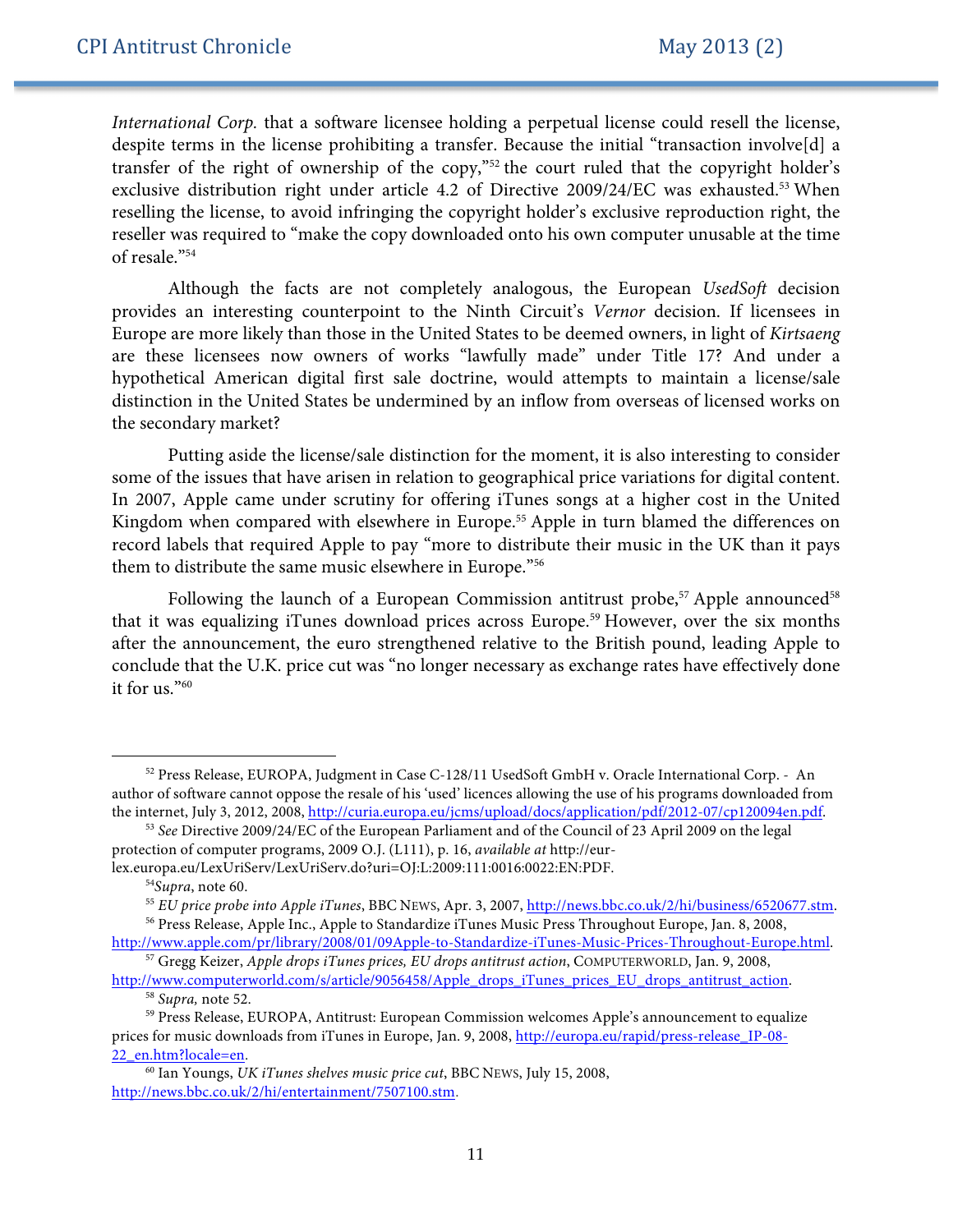Outside of a single market such as Europe, price differences can be even more pronounced. An informal comparison performed in early 2011 examined global prices for a set of songs and apps available at iTunes, and found significant price differentials across different countries. <sup>61</sup> For example, "a basket of digital goods, including a new release album, three hit singles, four iPhone apps and Pages for the iPad," was found to cost 46 percent more in Australia than in the United States; digital works in Mexico's iTunes store, by contrast, were less expensive than in the United States.<sup>62</sup>

These examples illustrate some of the complexities that would come into play under a digital first sale doctrine allowing digital works "lawfully made" elsewhere in the world to be electronically resold in the United States. Any digital works sold at lower prices abroad than in the United States would create arbitrage opportunities that would immediately be identified and exploited. Requiring deletion of the file available to a non-U.S. seller would also pose extraterritoriality challenges.<sup>63</sup> In addition, jurisdictional differences in copyright laws could put pressure on copyright holders to charge different prices in different countries. To the extent that the desire on the part of content providers to avoid consumer arbitrage then made such differential pricing impossible, the result could be globally uniform but higher prices.

The above concerns provide ample reason to ensure that an American digital first sale doctrine, if adopted, should at least initially be structured to apply only to copies of works purchased and transferred within the United States. To do otherwise would be to go even further down the path towards endorsing an international exhaustion policy than the *Kirtsaeng* Court has already gone. International exhaustion is a complex issue on which WTO member countries have essentially agreed to disagree,<sup>64</sup> and with respect to which the American position is ambiguous in light of *Kirtsaeng.* There are reasonable policy arguments both for and against international exhaustion, but those arguments involve considerations that go well beyond trade involving digitally transferred works, and should be addressed in their proper larger context.

#### VIII. CONCLUSION

The 2001 Copyright Office report asserted "the underlying purpose of the first sale doctrine is to ensure the free circulation of tangible copies." Certainly, this was true in 1909 and 1976. But in the  $21<sup>st</sup>$  century, a reasonable interpretation is that the underlying purpose of the first sale doctrine is to ensure the free circulation of lawfully made *copyrighted works,* even when those works happen to be embodied in electronic form.

<sup>61</sup> Asher Moses, *Apple using 'market power' to gouge Aussie iTunes users*, THE SYDNEY MORNING HERALD, Feb. 21, 2011, http://www.smh.com.au/digital-life/digital-life-news/apple-using-market-power-to-gouge-aussie-itunesusers-20110221-1b1nq.html. 62 *Id*.

<sup>63</sup> Although as Justice Ginsburg noted in dissent, the *Kirtsaeng* majority's holding removing geographical limitations from "lawfully made under this title" raises extraterritoriality challenges as well. *Kirtsaeng*, ---S.Ct. ---, 2013 WL 1104736, at \*6.

<sup>64</sup> Vincent Chiappetta, *The Desirability of Agreeing to Disagree: The WTO, TRIPS, International IPR Exhaustion and a Few Other Things*, 21 MICH. J. INT'L L. 333 (2000). *See* also Agreement on Trade-Related Aspects of Intellectual Property Rights, Apr. 15, 1994, Marrakesh Agreement Establishing the World Trade Organization, Annex 1C, General Provisions and Basic Principles Article 6, 33 I. L. M. 1125, 1200 (1994), providing "nothing in this Agreement shall be used to address the issue of the exhaustion of intellectual property rights."